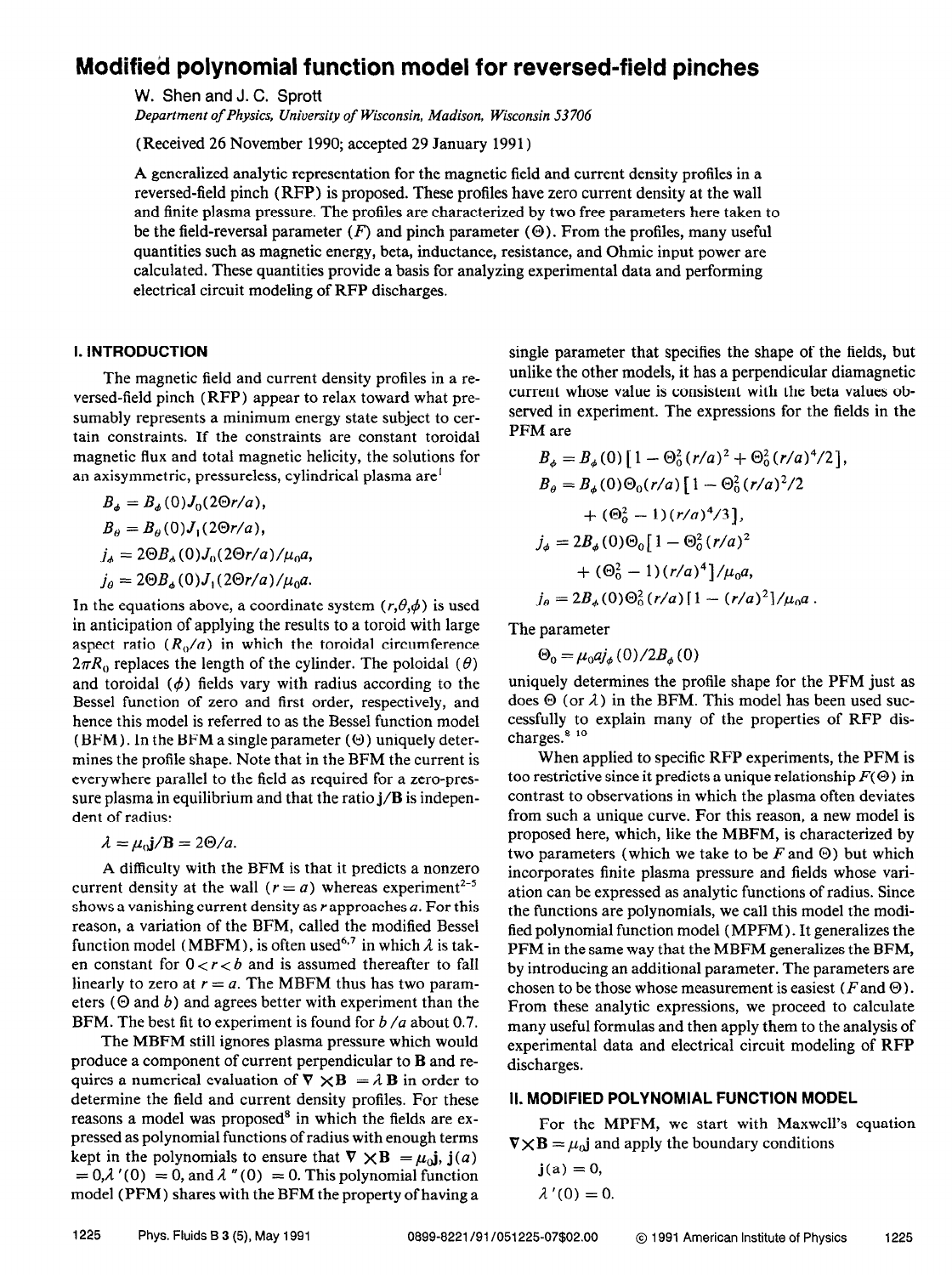Unlike in the PFM, however, we do not require  $\lambda''(0) = 0$ . This means the same number of terms in the polynomial series for the fields as in the PFM can be used and still allow arbitrary beta values for each value of  $\Theta$ . The solutions for the fields are

$$
B_{\phi} = B_{\phi}(0) \left[ 1 - \Theta_0^2 (r/a)^2 + \Theta_0^2 (r/a)^4 / 2 \right],
$$
  
\n
$$
B_{\theta} = B_{\phi}(0) (r/a) \left[ \Theta_0 - (2\Theta_0 - 3C) (r/a)^2 \right. \n+ (\Theta_0 - 2C) (r/a)^4],
$$
  
\n
$$
j_{\phi} = 2B_{\phi}(0) \left[ \Theta_0 - 2(2\Theta_0 - 3C) (r/a)^2 \right. \n+ 3(\Theta_0 - 2C) (r/a)^4 \left] / \mu_0 a,
$$
  
\n
$$
j_{\theta} = 2B_{\phi}(0) \Theta_0^2 (r/a) \left[ 1 - (r/a)^2 \right] / \mu_0 a,
$$

where

 $C = B_{\theta}(a)/B_{\phi}(0)$ .

In an experiment, the easiest quantities to measure are  $F$ and  $\Theta$ , given by

$$
F=B_{\phi}(a)/\langle B_{\phi}\rangle,
$$

$$
\Theta=B_{\theta}(a)/\langle B_{\phi}\rangle,
$$

where  $\langle B_{\phi} \rangle$  is the toroidal field averaged over the circular cross section

$$
\langle B_{\phi} \rangle = \frac{2}{a^2} \int_0^a B_{\phi}(r) r dr,
$$

which is related to the toroidal flux  $\Phi$  by

 $\Phi = \pi a^2 \langle B_{\phi} \rangle.$ 

The parameters of the MPFM can thus be expressed in terms of  $F$  and  $\Theta$  as

$$
\Theta_0 = \sqrt{(6-6F)/(3-2F)} ,
$$
  
\n
$$
C = \Theta/(3-2F),
$$

from which it follows that

$$
B_{\phi}(0) = (3 - 2F)\langle B_{\phi}\rangle.
$$

The radius at which the toroidal field reverses is independent of  $\Theta$  and is given by

$$
r_R = a\sqrt{1 - \sqrt{F/(3F - 3)}}.
$$

The MPFM can also be used to calculate the normalized internal plasma self-inductance defined by $<sup>11</sup>$ </sup>

$$
l_i=\frac{2\int_0^a B\frac{2}{\theta}r\,dr}{a^2B\frac{2}{\theta}(a)}.
$$

In terms of F and  $\Theta$ ,

$$
l_i = [24F^2 - 60F + 36 + 8 \Theta \sqrt{(6 - 6F)(3 - 2F)} + 31\Theta^2]/60\Theta^2,
$$

which can be combined with the value of  $\beta_{\theta}$  derived in Sec. IV to obtain the asymmetry factor defined by<sup>2</sup>

$$
\Lambda = \beta_{\theta} + l_{i}/2 - 1.
$$

The asymmetry factor is a measure of the outward shift of the flux surfaces that results when the pinch is bent into a toroid. Experimentally,  $\Lambda$  is found to be close to zero in RFP devices.  $12-15$ 



FIG. 1. Contours of constant asymmetry factor  $\Lambda$  in  $F-\Theta$  space as predicted by the modified polynomial function model.

 $A = \left[48F^2 + 132F - 180 + 8 \Theta \sqrt{(6-6F)(3-2F)}\right]$  $+310^{2}$ ]/1200<sup>2</sup>,

Contours of constant  $\Lambda$  in  $F-\Theta$  space are shown in Fig. 1.

### Ill. EXPERlMENTAL COMPARISONS

The equilibrium magnetic field profiles have been measured on many RFP devices. $2-5$  On the MST device at the University of Wisconsin,<sup>16</sup> insertable magnetic probes with multiple coils measuring magnetic field in three orthogonal directions have been used to study the magnetic held evolution and the magnetic-ffuctuation-induced transport. To compare with the MPFM, measurements of the magnetic field profile were made by moving the coils to different positions across the outer part of the plasma minor radius, The signals obtained from the coils were then processed through analog integrators to obtain the magnetic field at each position.

The probes consisted of six coils (two for each orientation) made from copper wires and mounted on thin stainless steel tubing and inserted into either graphite or boron nitride shields with an outer diameter of I.5 cm. The shields protect the coils from overheating by the plasma heat flux. To minimize the error pickup field due to the plasma equilibrium outward shift, the probes were inserted horizontally.

All the data were taken at low plasma current  $(I_A \sim 200$ kA) because the high-current plasmas would generate a large heat flux and destroy the probes in a few shots. Even for the low-current cases the probes could only be inserted to about 15 cm from the wall (whose radius is at  $a = 52$  cm) since either the plasma was significantly perturbed or the probes couId not survive the heat pulse.

The data were digitized with LeCroy 82 10 digitizers at frequencies up to 200 kHz. The results shown in Fig. 2 were taken at the time of peak current and represent averages of several shots. The MPFM predictions are shown as solid curves and were calculated using the measured values of  $F$ and  $\Theta$ , and thus contain no adjustable parameters.

A second point of comparison of the model with MST was made by Almagri<sup>17</sup> who measured the asymmetry factor A using an array of 16 coils at the surface of the wall at a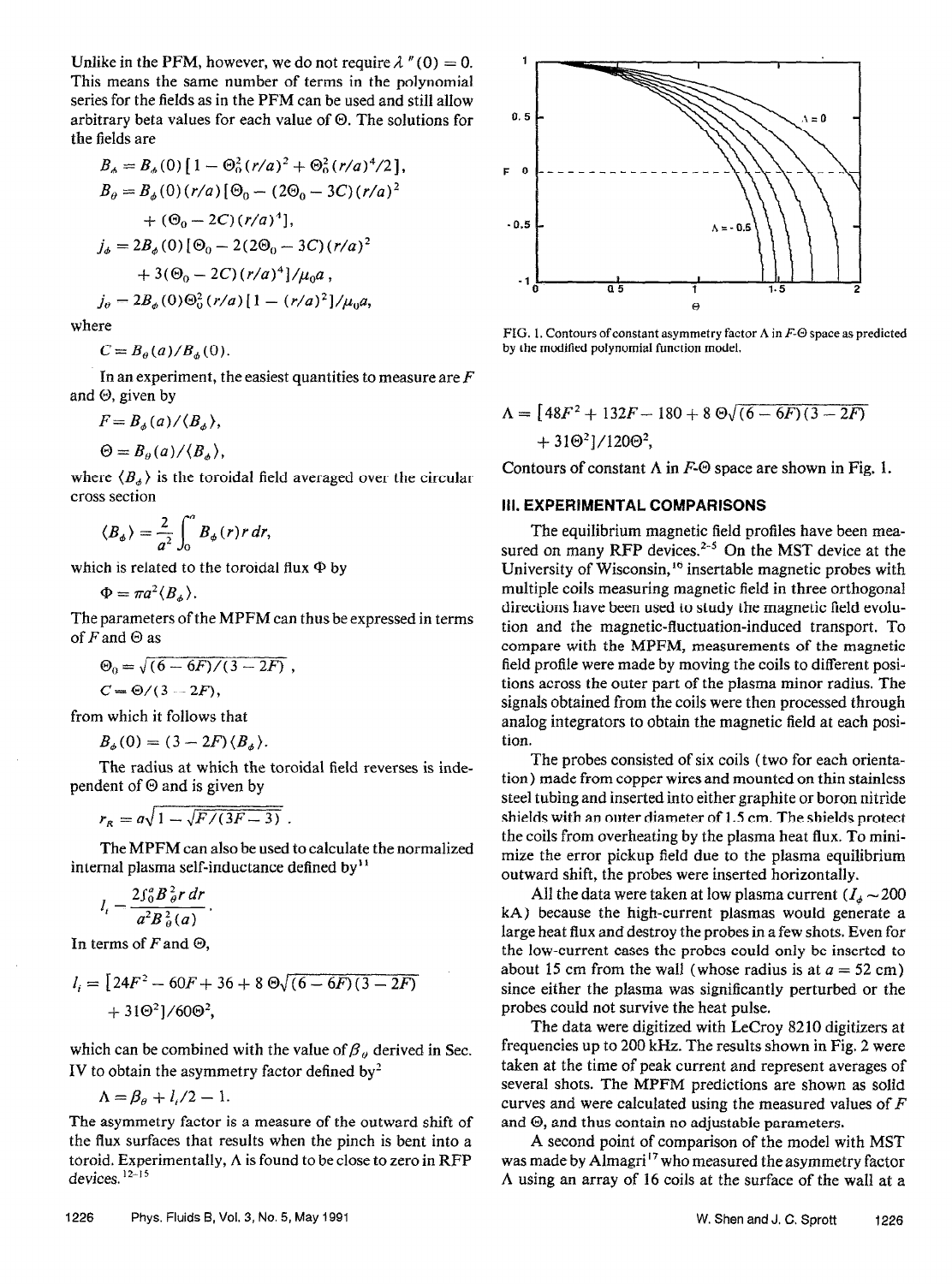

FIG. 2. Magnetic field profiles measured in MST (crosses) compared with the predictions of the modified polynomial function model (solid curves).

single toroidal azimuth but distributed around the poloidal circumference. The poloidal field at the wall was Fourier analyzed to obtain the  $m = 1$  component which is proportional to A. Fifty shots were taken over a range of  $1.7 < \Theta < 2.1$  (0 >  $F > -0.37$ ), and the inferred values of  $\Lambda$ fell in the range  $-0.16 < \Lambda < 0$ . The values calculated by the MPFM were in agreement to within a standard deviation of  $\delta \Lambda = \pm 0.02$ .

### IV. DERIVED QUANTITIES

A crucial test of the model is whether the perpendicular diamagnetic currents are consistent according to  $j \times B = \nabla p$ with the values of plasma pressure observed experimentally. In order to test this prediction, we define a volume-averaged  $\beta$ <sub>o</sub> in the customary manner,

 $\beta_{\theta} = 2\mu_0 \langle p \rangle / B_{\theta}^2(a),$ 

and calculate its value as predicted by the MPFM:

$$
\beta_{\theta} = \frac{4\mu_0}{aB_{\theta}^2(a)} \int_0^a \int_r^a (j_{\phi}B_{\theta} - j_{\theta}B_{\phi}) dr r dr,
$$

with the result

$$
\beta_{\theta} = 1 - (9 - 8F - F^2)/5\Theta^2.
$$

Thus each point in  $F-\Theta$  space has associated with it a unique value of  $\beta_{\theta}$  as indicated in Fig. 3. The predicted beta values are consistent with the range of values observed in RFP experiments. Any attempt to infer the value of beta from an experimental  $F-\Theta$  curve is unlikely to be successful since small profile changes effectively mask any changes in beta. In fact, it is fortuitous that the beta predicted by the model is positive; it could just have well been negative. In the case of MST, the predicted beta is about twice what is actually measured, although there is considerable uncertainty since the experimental profiles are not accurately known.

In similar fashion the total plasma energy can be calculated,

$$
U_p = 6\pi^2 R_0 \int_0^a \int_r^a (j_\phi B_\theta - j_\theta B_\phi) dr r dr
$$

to give

$$
U_p = 3R_0\Phi^2(5\Theta^2 - 9 + 8F + F^2)/10\mu_0 a^2.
$$



FIG. 3. The  $F-\Theta$  plot for the modified polynomial function model at various values of  $\beta_\theta$  compared with the Bessel function model (BFM) and the polynomial function model (PFM).

Finally, the total magnetic energy is given by

$$
U_m = \frac{2\pi^2 R_0}{\mu_0} \int_0^a B^2(r) r dr,
$$

which evaluates to

$$
U_m = \frac{R_0 \Phi^2}{60 \mu_0 a^2} [144 - 156F + 72F^2
$$
  
+ 8 \Theta \sqrt{(6 - 6F)(3 - 2F)} + 31\Theta^2]

Contours of constant  $U_m$  normalized to  $R_0\Phi^2/\mu_0 a^2$  are plotted in  $F-\Theta$  space in Fig. 4.

#### V. ELECTRICAL CIRCUIT PARAMETERS

As a starting point for calculating the electrical circuit parameters for an RFP we consider the energy balance equation,

$$
V_{\phi}I_{\phi} + V_{\theta}I_{\theta} = \frac{dU_m}{dt} + P_{\text{Oh}},
$$

where the terms on the left-hand side can be thought of as the Poynting flux at the plasma surface produced, respectively, by the poloidal and toroidal field windings. This input power



FIG. 4. Normalized contours of magnetic energy in  $F \Theta$  space as predicted by the modified polynomial function model.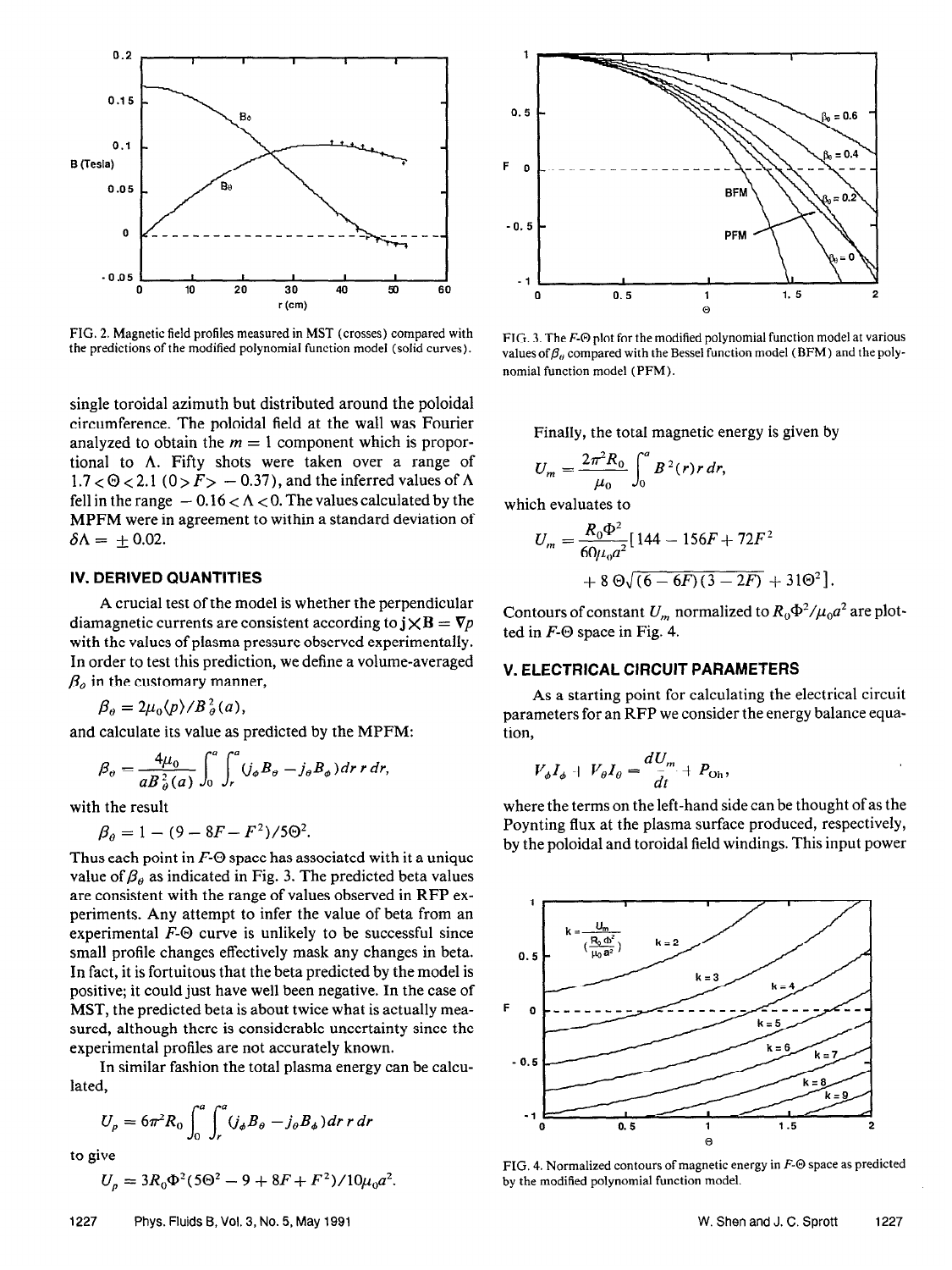is distributed between increasing the stored magnetic energy and Ohmic power dissipation by the plasma. Other losses such as that required to magnetize the space external to the shell that surrounds the plasma and resistive heating of the liner are considered part of the external circuit. The magnetic energy  $U_m$  is taken to be a function of  $I_{\phi}$ ,  $I_{\theta}$ , and  $\Phi$ , in terms of which  $F$  and  $\Theta$  can be expressed as

$$
F = \mu_0 a^2 I_0 / 2R_0 \Phi,
$$
  

$$
\Theta = \mu_0 a I_\phi / 2\Phi.
$$

Thus the rate of change of  $U_m$  can be decomposed into three parts,

$$
\frac{dU_m}{dt} = \frac{\partial U_m}{\partial I_{\phi}} \frac{dI_{\phi}}{dt} + \frac{\partial U_m}{\partial I_{\theta}} \frac{dI_{\theta}}{dt} + \frac{\partial U_m}{\partial \Phi} \frac{d\Phi}{dt}
$$

Now we define a resistive voltage  $V_R$  such that its product with the toroidal plasma current gives the Ohmic input power,

$$
P_{\text{Oh}} = V_R I_\phi = V_\phi I_\phi + V_\theta I_\theta - \frac{dU_m}{dt},
$$

and define three new parameters  $L, M$ , and A such that

$$
V_R = V_{\phi} - L\frac{dI_{\phi}}{dt} + M\frac{dI_{\theta}}{dt} - A V_{\theta},
$$

where use has been made of the fact that  $V_{\theta} = d\Phi/dt$ . The three new parameters are given by

$$
L = \frac{1}{I_{\phi}} \frac{\partial U_{m}}{\partial I_{\phi}},
$$
  

$$
M = -\frac{1}{I_{\phi}} \frac{\partial U_{m}}{\partial I_{\theta}},
$$
  

$$
A = \frac{1}{I_{\phi}} \frac{\partial U_{m}}{\partial \Phi} - \frac{I_{\theta}}{I_{\phi}}.
$$

These are the circuit parameters that are required to predict the behavior of an RFP when connected to an external circuit. Their evaluation from the MPFM is straightforward but tedious:



FIG. 5. Normalized self-inductance of an RFP plasma with fixed  $I_{\theta}$  and  $\Phi$ .



FIG. 6. Normalized mutual inductance of an RFP plasma with fixed  $I_a$  and  $\Phi$ .

$$
L = \frac{\mu_0 R_0}{120} \left( 31 + \frac{4}{\Theta} \sqrt{(6 - 6F)(3 - 2F)} \right),
$$
  
\n
$$
M = \frac{\mu_0 a}{20\Theta} \left( 13 - 12F + \frac{2\Theta(5 - 4F)}{\sqrt{(6 - 6F)(3 - 2F)}} \right),
$$
  
\n
$$
A = \frac{R_0}{10a} \left( \frac{2(6 - 5F)}{\sqrt{(6 - 6F)(3 - 2F)}} + \frac{24 - 13F}{\Theta} \right) - \frac{R_0 F}{a\Theta}.
$$

These relations provide a practical means for calculating the resistive voltage and Ohmic input power to an RFP plasma whenever  $I_{\phi}$ ,  $I_{\theta}$ , and  $\Phi$  are changing in time.

The plasma resistance given by  $R_P = V_R / I_{\phi}$  can also be calculated in terms of the plasma resistivity  $\eta$ , assuming negligible conductivity perpendicular to B using the relation

$$
I_{\phi}^2 R_P = \int_0^a \frac{\eta(\mathbf{j} \cdot \mathbf{B})^2}{B^2} 4\pi^2 R_0 r dr.
$$

If  $\eta$  is constant in space, the integral above has a unique value for the MPFM from which the resistance can be calculated as follows:

$$
R_P = \frac{4\pi^2 R_0 \eta}{I_\phi^2} \int_0^a \frac{(j_\phi B_\phi + j_\theta B_\theta)^2}{B_\phi^2 + B_\theta^2} r dr.
$$



FIG. 7. Normalized coupling coefficient of an RFP plasma with fixed  $I<sub>a</sub>$ and  $I_{\phi}$ .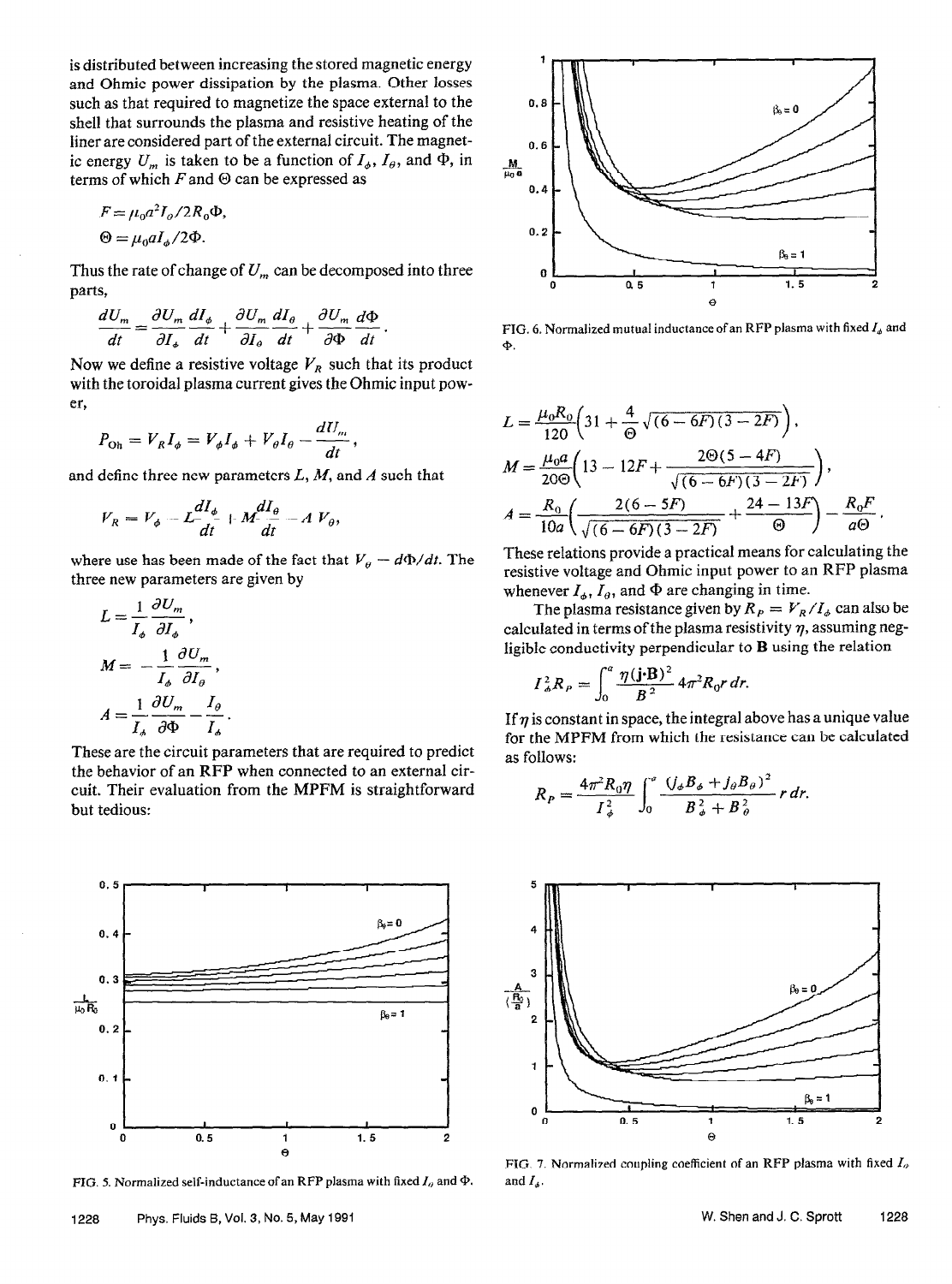

FIG. 8. Normalized resistance ( $V_R/I_A$ ) of an RFP plasma with a spatially independent parallel resistivity  $n$ .

Unfortunately, the above expression does not seem to have a simple analytic representation, but the value of  $R<sub>P</sub>$  normalized to  $2R_0\eta/a^2$  (often called the "screw-up factor") can be evaluated numerically. From its value, the average resistivity  $\eta$  can be determined from experimentally measured quantities. Setting the measured value of  $\eta$  to the Spitzer value (with  $Z_{\text{eff}} = 1$ ) gives the conductivity temperature. Alternately, if the temperature is independently known, the calculation allows one to calculate  $Z_{\text{eff}}$  or the resistance anomaly. Note that the screw-up factor is not zero at  $\Theta = 0$ because of the nonuniform toroidal current density required to satisfy  $\mathbf{j}(a) = 0$ .

The circuit parameters are complicated functions of both F and  $\Theta$ . Their values have been calculated versus  $\Theta$  for various  $\beta_e$  using the MPFM and the results plotted in Figs. 5-8. The values have also been calculated along the  $F-\Theta$ curve corresponding to the PFM, and for the range  $1 < \Theta < 2$ 

 $\frac{dV_{\phi}}{dt} = -\frac{I_{\phi}}{dt}$ 

are found to fit within 2% the simple functions

$$
L \approx (0.297 + 0.043\Theta)\mu_0 R_0,
$$
  
\n
$$
M \approx (0.222 + 0.246\Theta)\mu_0 a,
$$
  
\n
$$
A \approx (0.503 + 1.017\Theta)R_0/a,
$$
  
\n
$$
R_p \approx 2(-0.685 + 2.816\Theta)R_0 \eta/a^2.
$$

### VI. CIRCUIT MODELING

An RFP plasma can be considered as a two-port electrical network in which the poloidal and toroidal field circuits are coupled nonlinearly through the plasma. $6-8.18$  In such a case the variables are  $V_{\phi}$ ,  $I_{\phi}$ ,  $V_{\theta}$  (or  $\Phi$ ), and  $I_{\theta}$ . Thus four equations are needed to solve the system. Two of the equations are provided by the external electrical circuits connected to the windings. The third comes from the definition of  $V_R$  and some assumption about the plasma resistivity, and the fourth can be deduced from the plasma energy balance equation,

$$
\frac{dU_p}{dt}=I_{\phi}V_R-\frac{U_p}{\tau},
$$

with some assumption about the functional variation of energy confinement time  $\tau$  with the other parameters. To these one must add equations for any additional external electrical circuit components connected to the field windings. For any given case, the equations can be reduced to a system of firstorder, ordinary, initial-value, differential equations that can be solved by any of the standard methods.

As a specific example, consider a case in which  $V_R$  and  $\tau$ are constants, the poloidal field circuit is connected at  $t = 0$ to a capacitor bank  $C_p$  charged to voltage  $V_a(0)$  and the toroidal field circuit is connected to a series inductor  $L<sub>T</sub>$ , resistor  $R_T$ , and voltage source  $V_T$  in which an initial current  $I_{\theta}(0)$  is flowing. The system of equations to be solved would then be

$$
\frac{dI_{\phi}}{dt} = -\frac{1}{C_{P}},
$$
\n
$$
\frac{dI_{\phi}}{dt} = \frac{1}{L} \left( V_{\phi} - V_{R} + M \frac{dI_{\theta}}{dt} - A \frac{d\Phi}{dt} \right),
$$
\n
$$
\frac{d\Phi}{dt} = -L_{T} \frac{dI_{\theta}}{dt} - R_{T}I_{\theta} + V_{T},
$$
\n
$$
\frac{dI_{\theta}}{dt} = \frac{(V_{T} - I_{\theta}R_{T})(54\Phi - 24I_{\theta}L) + 20L(V_{R}I_{\phi} - U_{\rho}/\tau) - 15(V_{\phi} - V_{R})I_{\phi}R_{\theta}u_{0}}{15(AL_{T} + M)I_{\phi}R_{\theta}u_{0} + 6I_{\theta}L(L_{C} - 4L_{T}) + 6\Phi(9L_{T} + 4L)},
$$

I

ables for the MPFM by formulas previously derived. um condition.

Although the above equations are written with time derivatives on the right-hand side for simplicity, they can be **VII. TIME-DEPENDENT SOLUTIONS** evaluated in an order such that only the values of the vari- The system of time-dependent equations above were

where L, A, M, and  $U_p$  are given in terms of the four vari-<br>instability if the solution is started exactly from such a vacu-

ables need be known (for example,  $V_*, I_\theta$ ,  $\Phi$ , and finally  $I_\phi$ ). solved for parameters typical of the MST device<sup>16</sup> as it cur-In addition to  $V_a(0)$  and  $I_a(0)$ , two additional initial condi- rently operates. The device has a major radius of  $R_0 = 1.5$  m tions must be specified. The usual initial conditions will be  $\Theta$  and a minor radius of  $a = 0.52$  m. The poloidal field capaci-= 0 [or  $I_4(0) = 0$ ] and  $F = 1$  [or  $\Phi(0) = \mu_0 a^2 I_0(0)$ / tor bank is represented by a one-turn equivalent capacitance  $2R_0$ , although there may be some difficulty with numerical of 32.4 F, and it is typically charged initially to a one-turn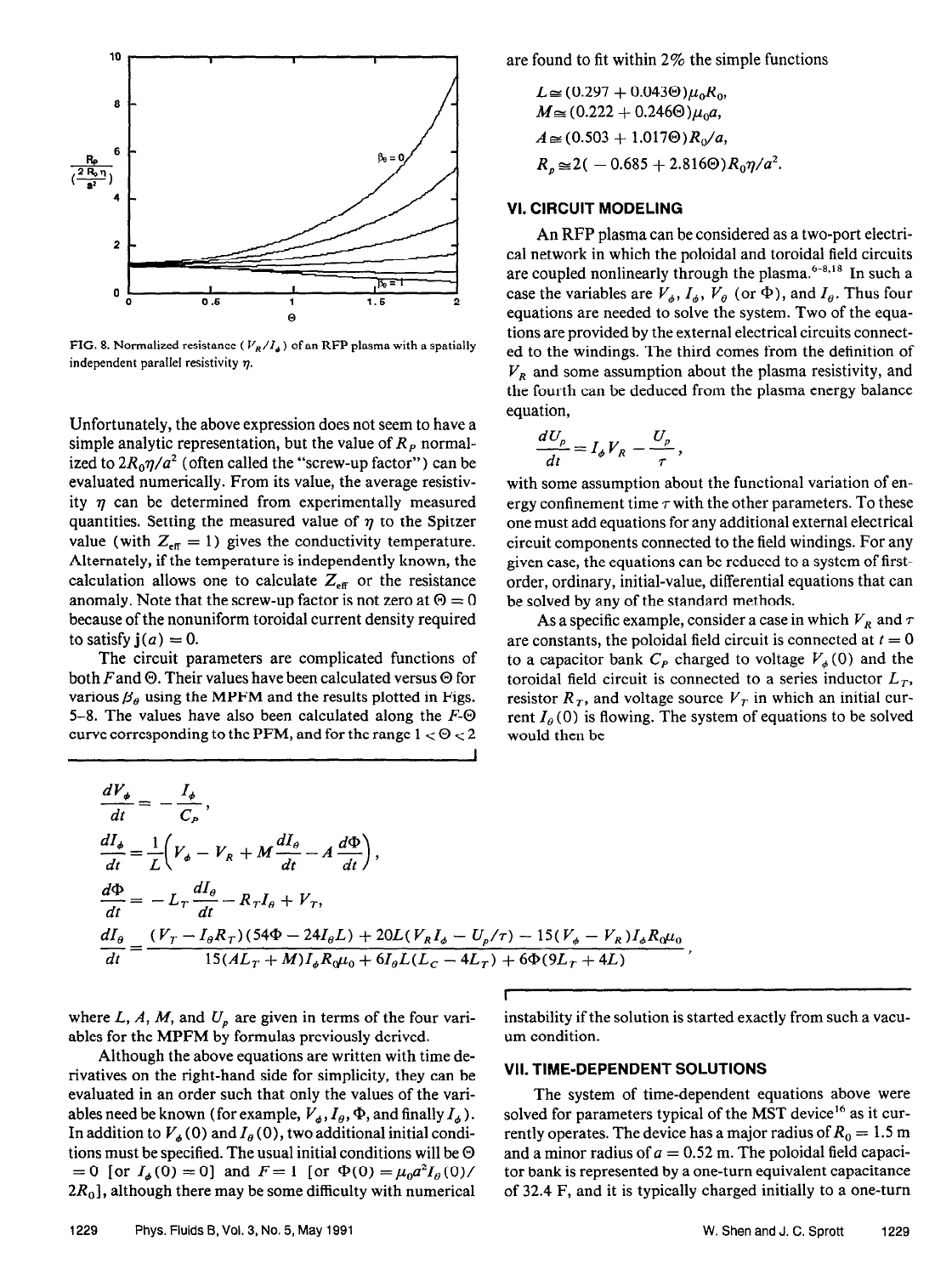

FIG. 9. Numerical solutions of the time-dependent MPFM circuit equations for a case resembling the MST experiment ( $R_0 = 1.5$  m,  $a = 0.52$  m,  $C_p = 32.4$  F,  $L_r = 0.1 \mu H$ ,  $R_r = 10 \mu \Omega$ ,  $V_r = -2$  V,  $V_R = 15$  V, and  $\tau = 1$  msec).

equivalent voltage of 180 V. The toroidal field circuit is assumed to be imperfectly crowbarred through a single-turn equivalent inductance of 0.1  $\mu$ H with a resistance of 10  $\mu\Omega$ and a fixed externally applied voltage of  $V_T = -2$  V. The plasma is assumed to have a resistance such that the resistive voltage  $V_R$  is a constant 15 V, and the energy confinement time  $\tau$  is assumed to be a constant 1 msec. The other initial conditions were chosen to be  $I_{\phi} = 0.1$  A,  $\Phi = 0.136$  Wb, and  $I<sub>0</sub> = 1.2$  MA. The poloidal field circuit is passively crowbarred when  $V_{\phi}$  reaches zero. The resulting waveforms as shown in Fig. 9 agree well with typical MST discharges as reported elsewhere.<sup>16</sup>

### VIII. LlNEAR STABILITY OF THE CIRCUIT EQUATIONS

The circuit equations of Sec. VI consist of four, firstorder, coupled, nonlinear, ordinary differential equations. Such a system presents the possibility of complex behavior including phenomena such as oscillations, instability, bifurcations, and chaos. The equations have been subjected to a linear perturbation analysis about a time-independent equilibrium. To obtain a time-independent equilibrium solution,  $C_p$  is set to infinity so that  $V_{\phi}$  is constant. Each of the variables is assumed to be given by the superposition of a constant (zeroth-order) term and a small (first-order), complex, oscillatory perturbation, as, for example,

$$
I_{\phi} = I_{\phi 0} + I_{\phi 1} e^{i\omega t}.
$$

The zeroth-order terms lead to a set of equilibrium equations,

$$
V_{\phi 0} = V_R,
$$
  
\n
$$
I_{\phi 0} = U_{\rho 0} / V_R \tau
$$
  
\n
$$
I_{\theta 0} = V_T / R_T,
$$

in which the fourth variable,  $\Phi_{\alpha}$  can be chosen arbitrarily.

The first-order terms lead to an algebraic equation for the complex frequency  $\omega$  of the form

$$
- (20MV_R \tau_1 - 3I_{\theta 0}LL_T - 24L\Phi_0)L_c \tau \omega^2
$$
  
+ { [20( $\tau_1 + \tau$ )MV\_R - 3I\_{\theta 0}LL\_c - 24L\Phi\_0]L\_c  
+ 4(6I\_{\theta 0}LL\_T + 5AL\_cV\_R \tau\_1 - 27L\Phi\_0)R\_T\tau\}i\omega  
+ 4[6I\_{\theta 0}LL\_c + 5(\tau\_1 + \tau\_2)AL\_cV\_R - 27L\Phi\_0]R\_T = 0.

where several new variables have been defined:

$$
\tau_1 = 3\mu_0 R_0 I_{\phi 0} / 4V_R,
$$
  
\n
$$
\tau_2 = 3(2L_c + 9L_T)L\Phi_0 / 5(AL_T + M)L_c V_R,
$$
  
\n
$$
L_c = \mu_0 a^2 / 2R_0,
$$

where  $L_c$  is the internal inductance of the toroidal field circuit in the absence of plasma. The above equation takes on a simpler form for the case of  $R_T = 0$ :

$$
i\omega\tau = 6(F^2 + 8F + 5\Theta^2 - 9)\left(\frac{2\Theta\Theta_0(4\Theta_0 + 31\Theta)\left[(F+4)L_c + (9-4F)L_T\right]}{2\Theta\left[(5-4F)L_c + (6-5F)L_T\right] + \Theta_0\left[(13-12F)L_c + (24-23F)L_T\right]} + 15\Theta^2\right)^{-1} - 1.
$$

I

Although this equation is a complicated function of  $L<sub>T</sub>$ ,  $F$ , and  $\Theta$ , for the experimentally interesting range of parameters, it reduces approximately to

$$
i\omega\tau{\approx}\beta_{\theta}/3-1.
$$

Thus one can see that for the usual case of  $\beta_{\theta} \ll 1$ , perturbations exponentially damp in a time approximately equal to the energy confinement time  $\tau$ , and the equations have linearly stable solutions, at least so long as  $V_R$  and  $\tau$  are constant.

The analytical results above have been verified using a time-dependent numerical calculation to observe the decay of a small (5%) perturbation of  $\Phi$  about its equilibrium value. Parameters were chosen to be representative of an MST discharge:  $I_{\phi} = 350 \text{ kA}, I_{\theta} = -205 \text{ kA}, \Phi = 0.0715$ 

Wb,  $\Theta = 1.6$  F = -0.325,  $\beta_{\theta} = 10\%$ ,  $L_T = 0.1 \mu$ H,  $V_R$ = 25 V and  $\tau$  = 1 msec. With  $R_T = 0$ , an exponential decay back to the equilibrium value is observed with a decay time within a few percent of the energy confinement time. With  $R_T > 0$ , the perturbation still damps on the same time scale but with a real (oscillatory) part of frequency

$$
\omega_R \simeq 2\sqrt{R_T/\tau L_T}
$$

There are many other cases that could be examined in which, for example,  $V_R$  and  $\tau$  are functions of  $I_\phi$  and  $U_p$ . A number of such cases have been studied numerically with a result that resembles that described above or perhaps a slow  $($  > 50 msec) growth of the perturbation. This comment is not meant to exclude the possibility of cases in which interesting oscillatory or chaotic phenomena occur, but the var